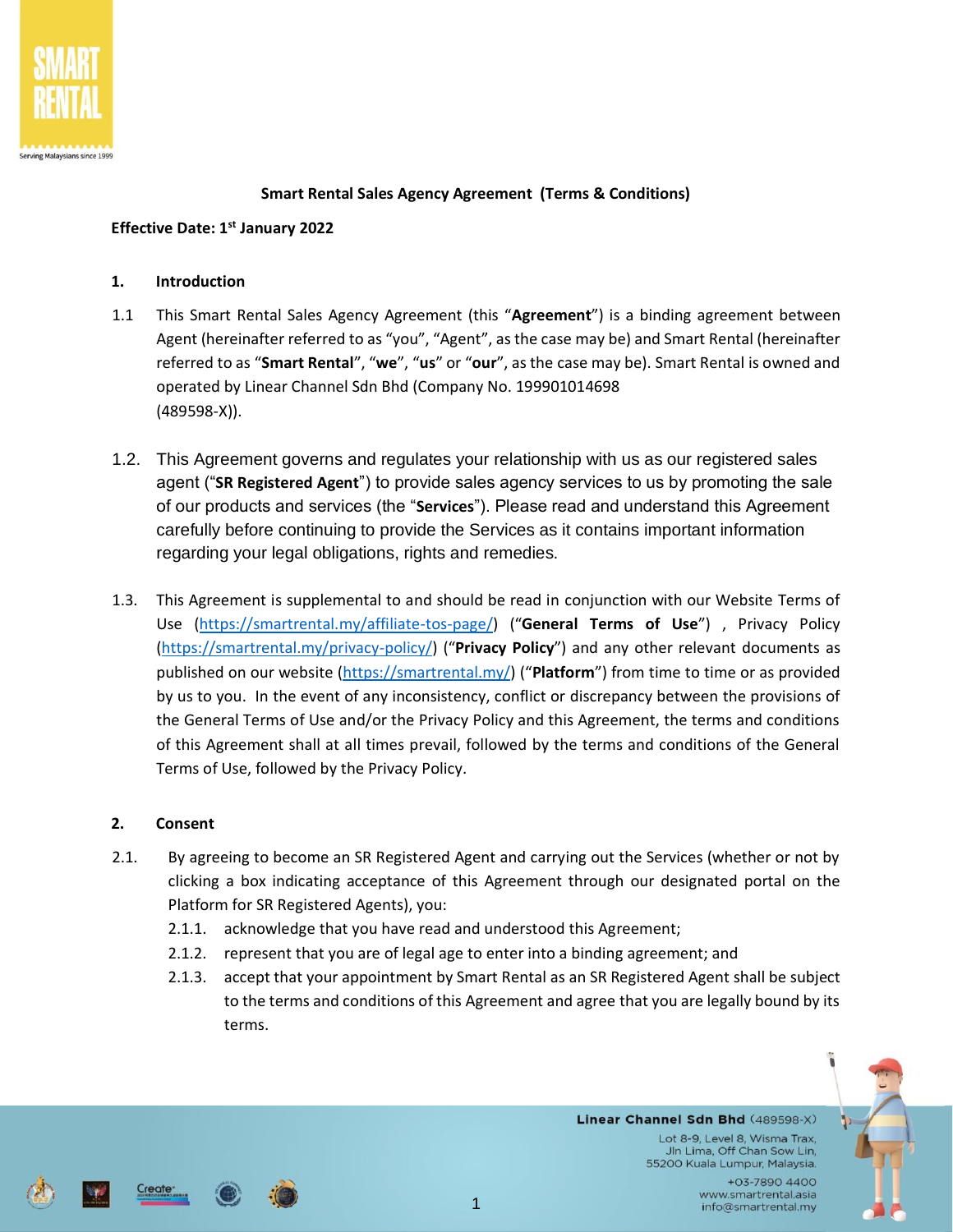

- 2.2. We reserve the right, in our sole and absolute discretion, to modify, vary, amend, change and/or update this Agreement at any time as we deem fit and with reasonable notice to you (for example, by posting an update on the Platform or by emailing the updated agreement to you, as our registered sales agent). Such modifications, variations, amendments, changes and/or updates to this Agreement shall be effective upon the posting of an updated version on the Platform. You agree that it shall be your responsibility to review this Agreement regularly to ensure your understanding of this Agreement is current and you understand the terms and conditions that apply to you as an SR Registered Agent.
- 2.3. Your non-termination or continued provision of the Services to us after the effective date of any modifications, variations, amendments, changes and/or updates constitutes your acceptance of, and agreement to be bound by, the revised Agreement.
- 2.4. If you do not agree to this Agreement or with any subsequent modifications, variations, amendments, changes and/or updates, you must stop providing the Services to us. If you have any questions regarding this Agreement, please consult a professional lawyer.

# **3. Sales Agent Requirements and Access to Sales Agent Portal**

- 3.1. In order to provide the Services to us and be entitled to the benefits (including commissions and incentives) of being an SR Registered Agent, you would need to have an existing User Account (as defined in the General Terms of Use) with us, and shall have purchased at least one (1) Contract (as defined in Clause 5.1) in respect of any one (1) of our rental plans.
- 3.2. As an SR Registered Agent, you will be given access to a designated portal on the Platform which facilitates your provision of the Services to us.

# **4. Sales Agent's Representations and Warranties**

- 4.1. You represent and warrant to us that the warranties set out in this Clause 4 are true and accurate in all respects and not misleading in any respect as at the date of acceptance of this Agreement and shall be true, accurate and not misleading throughout the subsistence of this Agreement:
	- 4.1.1. you have the full capacity, power and authority to enter into, deliver and carry out the provisions of this Agreement;
	- 4.1.2. neither the acceptance and delivery of this Agreement nor the consummation or performance of your obligations under this Agreement will result in a breach of any other agreement to which you are a party and/or are bound; and
	- 4.1.3. you are not in default of any agreement to which you are bound which may materially and adversely affect your ability to perform any obligations under this Agreement nor are there any actions, proceedings, claims, litigation or arbitration pending or threatened against you which may have a similar or analogous effect.



Linear Channel Sdn Bhd (489598-X)

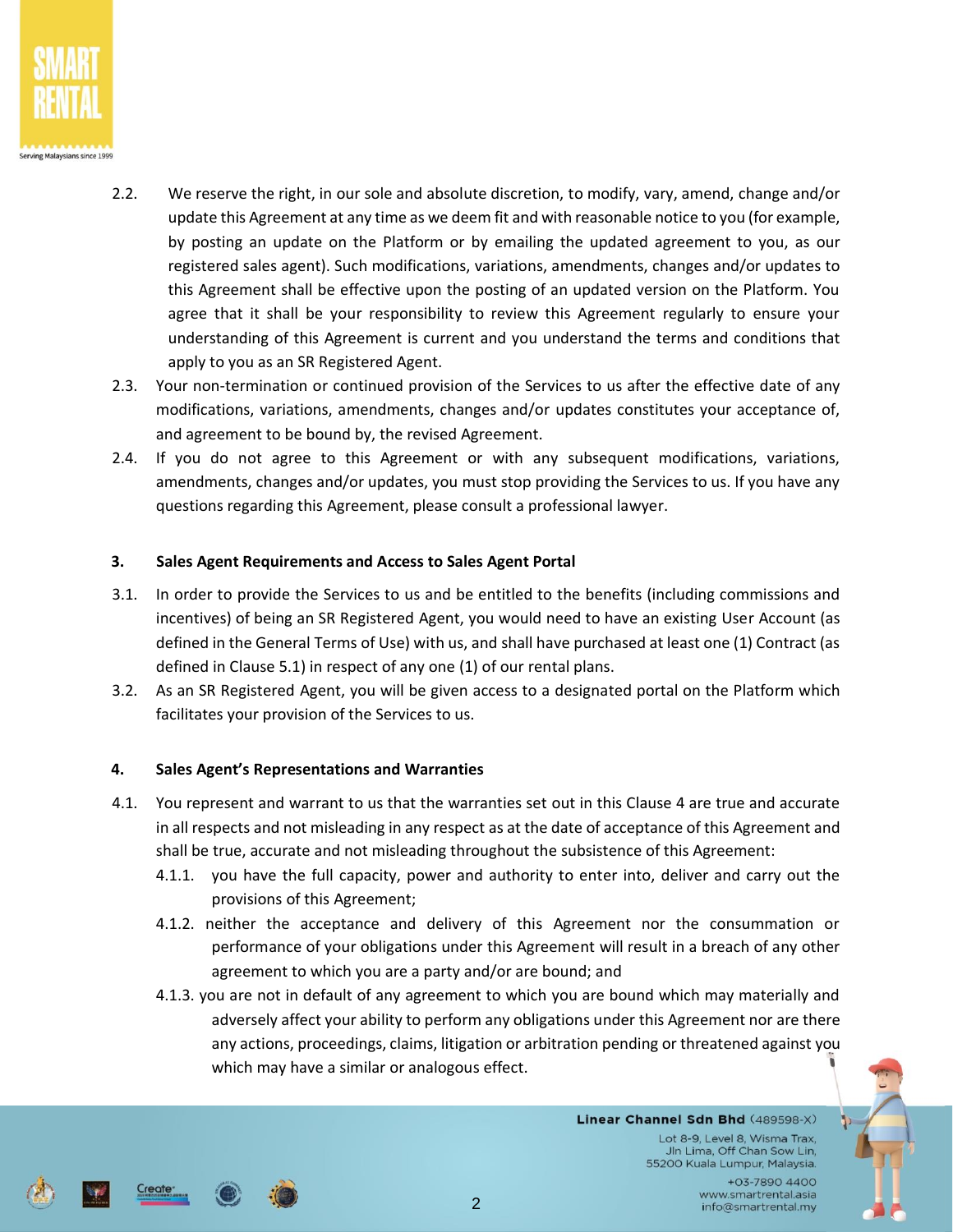

4.2. In the event any of these representations and warranties become untrue, inaccurate or misleading, you shall provide immediate notification to us no later than twenty-four (24) hours of such representations and warranties becoming untrue, inaccurate or misleading.

# **5. Appointment as SR Registered Agent**

- 5.1. By accepting the terms and conditions of this Agreement, we hereby appoint you as our nonexclusive agent to promote and sell on behalf of Smart Rental the equipment rental agreements ("**Contracts**") for the supply of computer rental services ("**SR Services**") in Malaysia ("**Territory**") on the terms of this Agreement.
- 5.2. We will create a special link/ agent referral code ("**Link**") for you to perform the Services, which can be copied from your User Account for distribution. With the Link, you will be able to promote and sell the SR Services in the name and on behalf of Smart Rental, without prior reference to us, subject at all times to the terms and conditions of this Agreement.
- 5.3. Smart Rental does not have the obligation to refer contracts for sale of the SR Services to you, and we reserve the right to sell the SR Services directly to customers without any obligation to pay commission or incentive to you.
- 5.4. Your appointment as an SR Registered Agent to perform the Services is restricted within the Territory and you shall not market the SR Services nor solicit any orders for the SR Services outside the Territory.

#### **6. Sales Agent's Obligations**

- 6.1. You undertake and agree that, at all times during your appointment as an SR Registered Agent, you shall:
	- 6.1.1. act towards us conscientiously and in good faith and not allow your interests to conflict with the duties that you owe to us under this Agreement and the general law;
	- 6.1.2. not act in a way which will incur any liabilities on behalf of Smart Rental nor pledge the credit of Smart Rental;
	- 6.1.3. comply with all reasonable and lawful instructions of Smart Rental from time to time concerning the marketing and sale of the SR Services in the Territory, and generally shall conduct the agency in such manner as you think best to promote the interests of Smart Rental;
	- 6.1.4. use all reasonable endeavours to promote the SR Services in the Territory with all due care and diligence, and shall seek to improve Smart Rental's goodwill in the Territory;



Linear Channel Sdn Bhd (489598-X)

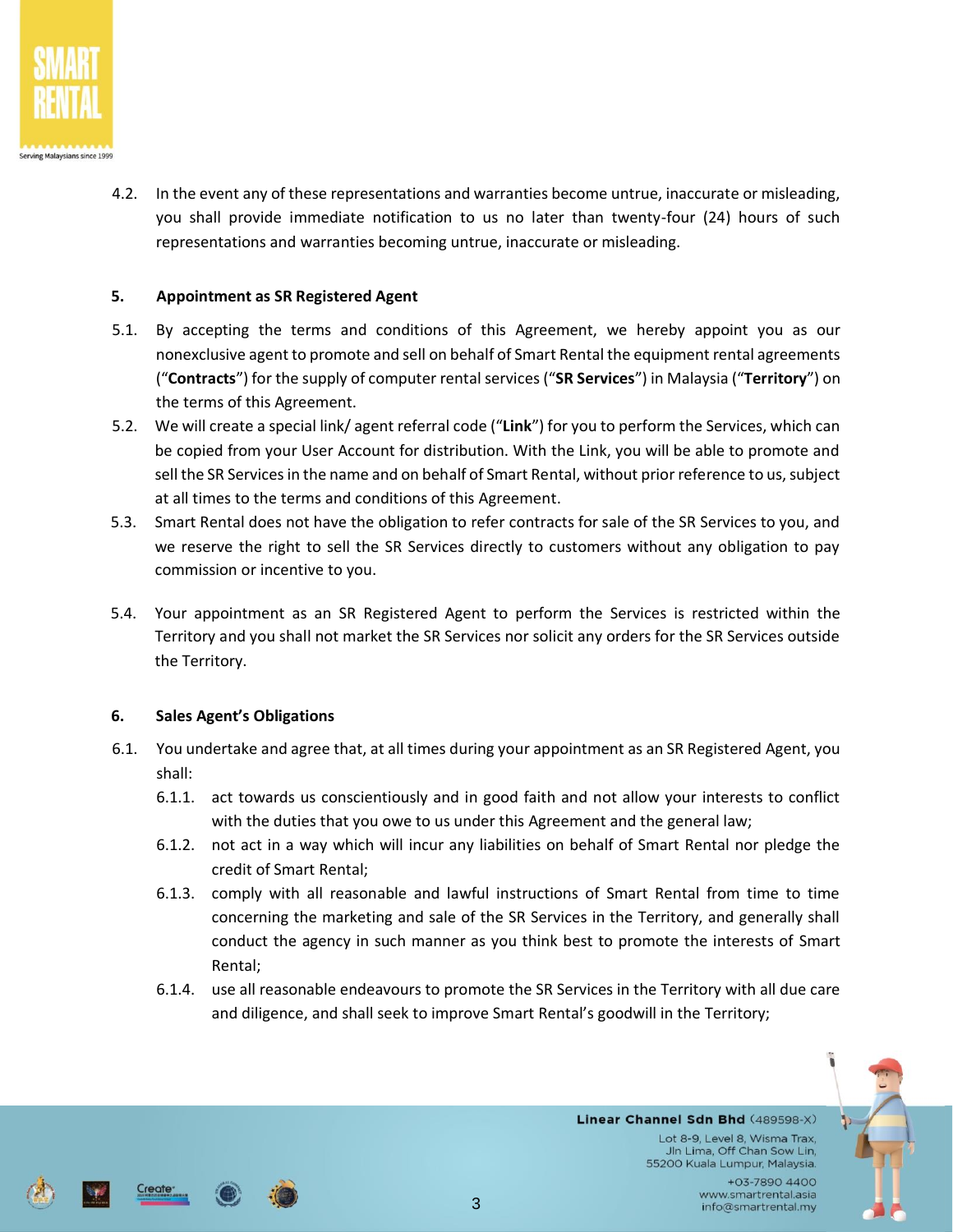

- 6.1.5. act in accordance with sound commercial principles in your relations with customers and potential customers of Smart Rental in the Territory (including as to assessing, and where appropriate obtaining independent assessments of, their creditworthiness) and shall do nothing which we consider could be prejudicial to our goodwill or commercial interests;
- 6.1.6. describe yourself in all dealings involving the Services and in all associated advertising and promotional material as "**sales agent**" or "**selling agent**" of Smart Rental;
- 6.1.7. as and when notified by us, attend meetings with us to discuss the marketing, promotion, and selling of the SR Services in the Territory;
- 6.1.8. as and when requested by us, attend trade exhibitions whether organised by Smart Rental or any third parties as we may determine from time to time;
- 6.1.9. keep us fully and promptly informed of conditions and developments in the market in respect of the SR Services in the Territory (whether advantageous or disadvantageous to the us), of competing services and the activities of our competitors in the Territory;
- 6.1.10. inform us promptly of any order or enquiry concerning orders for the SR Services received outside the Territory; and
- 6.1.11. not without prior reference to us (and then only acting strictly on our express instructions) take part in any dispute or commence or defend any court or other dispute proceedings on behalf of us or settle or attempt to settle or make any admission concerning any such proceedings.

# **7. Sale of SR Services**

- 7.1. All Contracts for the sale of the SR Services shall be concluded via the Platform by directing new customers to sign up for a User Account (as defined in the Website Terms of Use) whereby through the Platform, the customers can rent computers with us by adding their selected computer(s) to cart and make payment upon checkout. Each purchase of the SR Services made through your exclusive Link shall entitle you to our commission and incentive packages under Clause 9.
- 7.2. The relevant rental plans offered by us in respect of the SR Services are as displayed and published on our website, whereby customers will have the option to select their preferred plan based on the monthly charges displayed on the Platform. You shall familiarise yourself with the relevant rental plans as offered by us on the Platform, and in the event of any changes in the plans, the updated plans thereof.
- 7.3. All contracts for the supply of the SR Services to customers shall be on our standard terms and conditions as specified in our Contract. You shall not, without our prior written consent, make or give any representations, warranties or other promises concerning the SR Services beyond those contained in our Contract.



Linear Channel Sdn Bhd (489598-X) Lot 8-9, Level 8, Wisma Trax,

Jln Lima, Off Chan Sow Lin, 55200 Kuala Lumpur, Malaysia. +03-7890 4400 www.smartrental.asia

info@smartrental.my

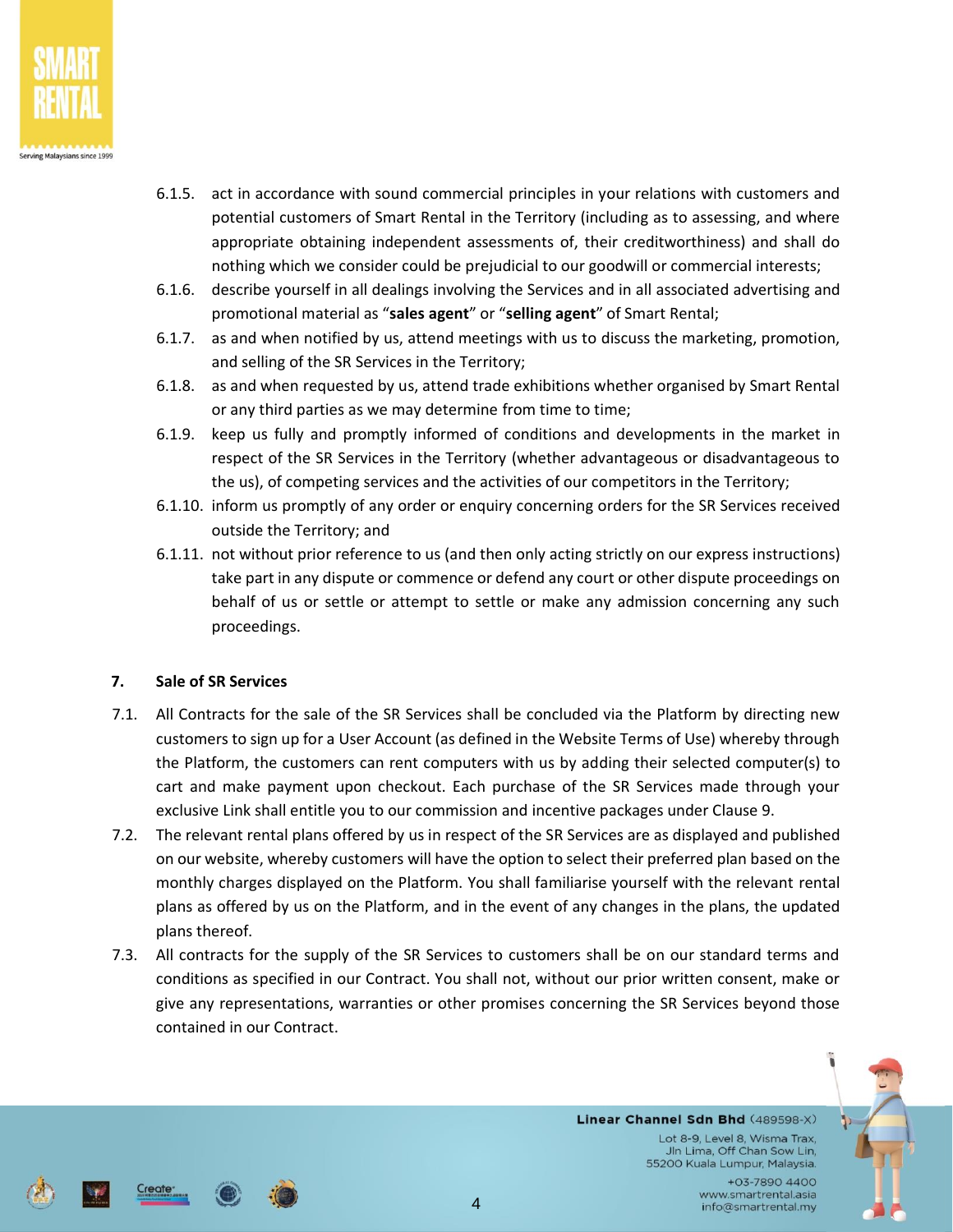

# **8. Smart Rental's Obligations**

- 8.1. To assist you to properly and efficiently discharge your duties under this Agreement, we will supply you, at our own expense, any sales and marketing literature and other documentation and information (in digital or hard copy format) and any market and other support that you may from time to time reasonably require for the purposes of promoting and selling the SR Services.
- 8.2. Where appropriate, we will inform you within a reasonable time if any Contract concluded in respect of a customer introduced by you will not be performed by us, and of the reason for that non-performance.

#### **9. Commission, Incentives and Payments**

- 9.1. As an SR Registered Agent, there are no minimum sales target imposed on you and you shall be free to appoint your downline sponsors/ sales agents ("**Downline Agents**") to work together with you to carry out the sale of the SR Services. Each Downline Agent shall be required to sign up for or have an existing User Account, accept the terms and conditions of this Agreement as an SR Registered Agent, and purchasing at least one (1) Contract for any one (1) of the SR Services.
- 9.2. You shall be entitled to the commission and incentives for providing the Services, based on the following terms and conditions, provided always that you shall have an existing and on-going Contract in order to qualify for the following commission and incentives:
	- 9.2.1. **Commission:** In the event that any Contract for the supply of the SR Services is concluded between us and any customer through referral from you attributable to your exclusive Link ("**Referred Customer**"), we will, subject to you performing your obligations, covenants and undertakings under this Agreement, pay to you a commission based on the package charges and rental units contracted by the relevant Referred Customer ("**Commission**"). The Commission structure for SR Registered Agent will be annexed as **Appendix A** of this Agreement and available for download from the Platform.
	- 9.2.2. **Monthly Target Incentive:** Notwithstanding that there is no minimum sales target imposed by us on you monthly, in the event that you achieve the monthly sales target published by us on the Platform ("**Monthly Target**") you will be entitled to further incentive ("**Monthly Target Incentive**") for your effort to promote and sell the SR Services based on the monthly target achieved by you in the relevant month. The Monthly Target and Monthly Target Incentive offered by us will be annexed as **Appendix B** of this Agreement and available for download from the Platform.



Linear Channel Sdn Bhd (489598-X)

Lot 8-9, Level 8, Wisma Trax, Jln Lima, Off Chan Sow Lin, 55200 Kuala Lumpur, Malaysia.

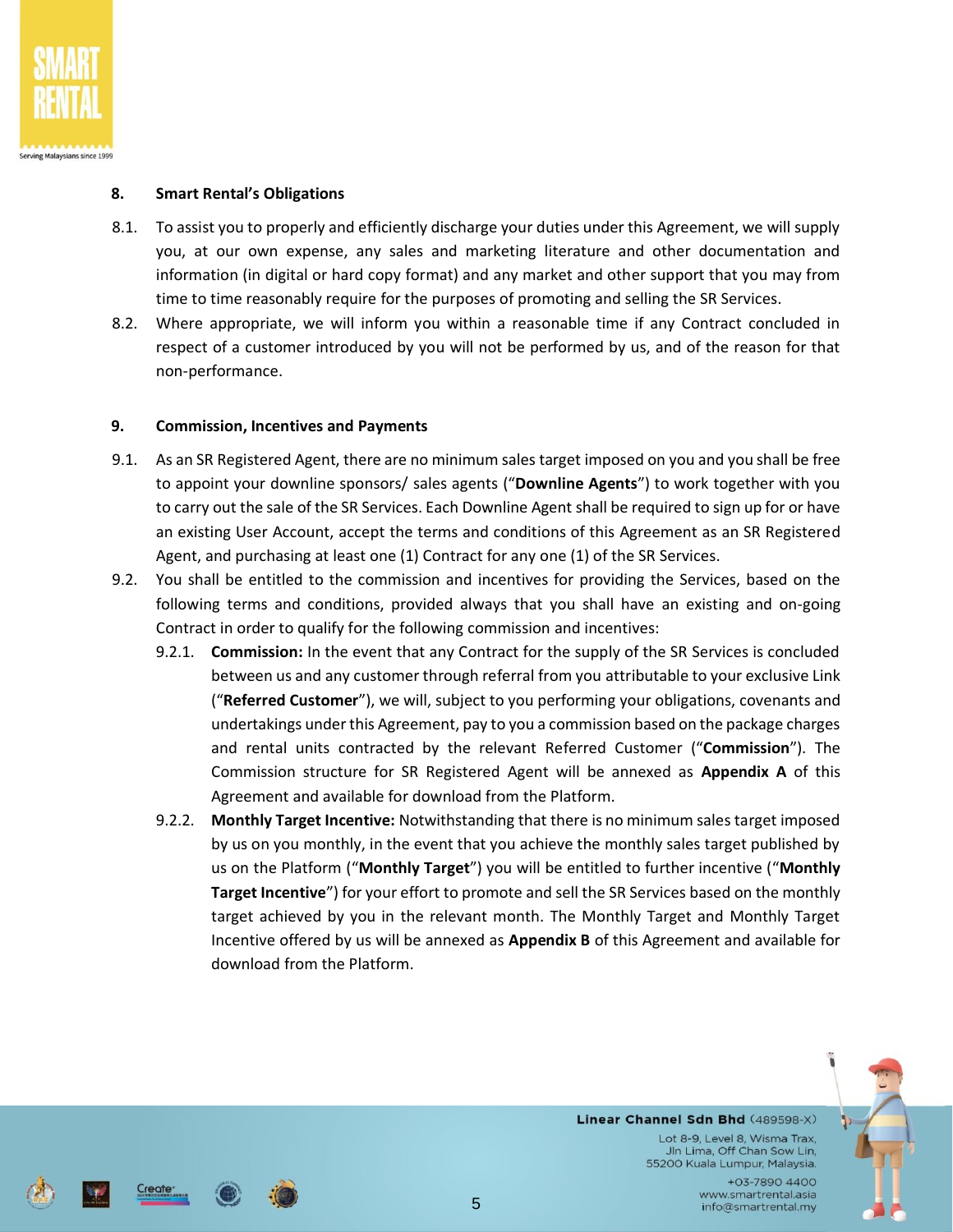

- 9.2.3. **Group Sales Incentive:** In the event that you have appointed Downline Agent(s), you will additionally be entitled to incentive for the number of Contracts sold or referred by your Downline Agent through their exclusive Link ("**Group Sales Incentive**"). Your entitlement for Group Sales Incentive will be based on the number of Contracts sold by all your Downline Agents in the relevant month. The Group Sales Incentive offered by us will be annexed as **Appendix C** of this Agreement and available for download from the Platform.
- 9.2.4. **Extra Cash Bonus and Extra Group Incentive:** The Monthly Target Incentive and the Group Sales Incentive offered by us are calculated based on point systems known as Smart Rental Point (SRP) and Group Smart Rental Point (GSRP) respectively. As an SR Registered Agent, you will be entitled to promotion in rank in accordance with the SR Agency Structure introduced by us and your promotion will be based on the promotion criteria set by the us. Depending on your rank in the SR Agency Structure, you will further be entitled to extra cash bonus ("**Extra Cash Bonus**") and extra incentive ("**Extra Group Incentive**") offered by us upon achieving the relevant monthly group target set by us. The SR Agency Structure and the criteria for promotion will be annexed as **Appendix D** of this Agreement and available for download from the Platform.
- 9.2.5. **Other Incentives:** Smart Rental may, at its discretion, from time to time, offer such additional incentives to you by publishing the incentives on the Platform, subject to such terms and conditions to be determined by Smart Rental.
- 9.3. The aggregate amount of Commission, Monthly Target Incentive, Group Sales Incentive, Extra Cash Bonus, and Extra Group Incentive, if any, payable to you in respect of the relevant month will be computed by Smart Rental, the statement of which will be available for download from the Platform. If any dispute arises as to the amount of commission and/or incentives payable by us to you, the same shall be notified to us within thirty (30) days from the date of the statement and be referred to our auditors for settlement and their certificate shall be final and binding on both parties.
- 9.4. The Commission, Monthly Target Incentive, Group Sales Incentive, Extra Cash Bonus, and Extra Group Incentive, if any, will be payable no later than seventeen (17) days of the beginning of each month upon we receive for immediate value, from or on behalf of the Referred Customer, payments for the supply of the SR Services contracted by the relevant Referred Customer. On the other hand, in respect of the Extra Group Incentive, if any, twenty-five per cent (25%) of the Extra Group Incentive will be payable to you no later than seventeen (17) days of the beginning of the subsequent month and the remaining seventy-five per cent (75%) of the Extra Group Incentive will be payable by way of eighteen (18) monthly instalments no later than seventeen (17) days of the beginning of each subsequent month after the first pay-out. All sums payable under this Agreement are inclusive of any SST or other applicable sales tax, and the commission and incentives shall be paid to you in the same currency in which payment of the charges under the relevant Contract was made.



Linear Channel Sdn Bhd (489598-X)

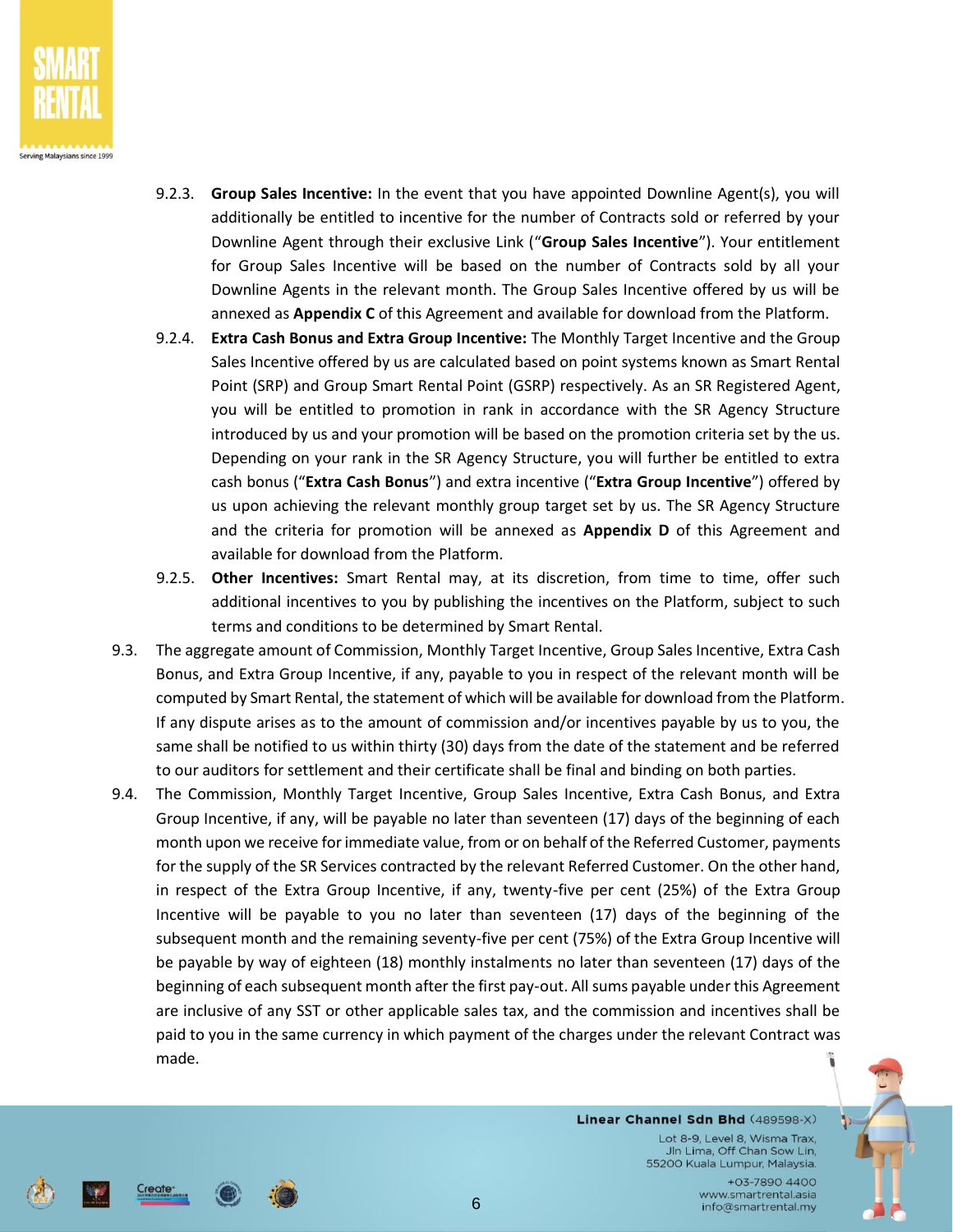

- 9.5. Notwithstanding the above, in the event you have failed to make subscription payment in respect of the Contracts entered with us for the SR Services, you acknowledge and agree that we shall be entitled to deduct from the commissions and/or incentives payable to you such amount due and owing by you to us, prior to disbursing such commissions and/or incentives to you.
- 9.6. If at any time the SR Services sold by us to a Referred Customer are not, because of our fault, delivered to a Referred Customer, your right to commission and incentives shall apply in relation to the sale of the SR Services as if they had been duly delivered and paid for on the due date for payment of the charges under the relevant Contract entered by the Referred Customer. **10. Advertising and Promotion**
- 10.1. You shall:
	- 10.1.1. be responsible for the advertising and promotion of the SR Services in the Territory and shall have the limited, non-exclusive and revocable license and right to use our trademark for purposes of carrying out advertising and promotion of the SR Services in the Territory, provided that the production and use by you of any advertising materials and promotional literature in relation to the SR Services not provided by us and/or the use of any of our trademark shall be subject to our prior written consent; and
	- 10.1.2. observe all directions and instructions given to you by us in relation to promotion and advertisement of the SR Services, and shall not make any written statement as to the nature or quality of the SR Services without our prior written approval.
- 10.2. Forthe avoidance of doubt, all advertising and promotional activities relating to the advertising and promotion of SR Services in the Territory shall be carried out in your name, and you shall not in any event represent yourself as acting on behalf of, or as representative or agent (other than as "sales agent" or "selling agent") of, Smart Rental. We reserve the right to advertise and promote the SR Services in the Territory.

# **11. Restricted Activities**

11.1. You shall not, either directly or indirectly and whether on your own behalf or on behalf of or in association with any other person and in any capacity whatsoever, for so long as you are appointed as an SR Registered Agent and for a period of one (1) year following the termination of this Agreement:



Linear Channel Sdn Bhd (489598-X)

Lot 8-9, Level 8, Wisma Trax, Jln Lima, Off Chan Sow Lin, 55200 Kuala Lumpur, Malaysia.

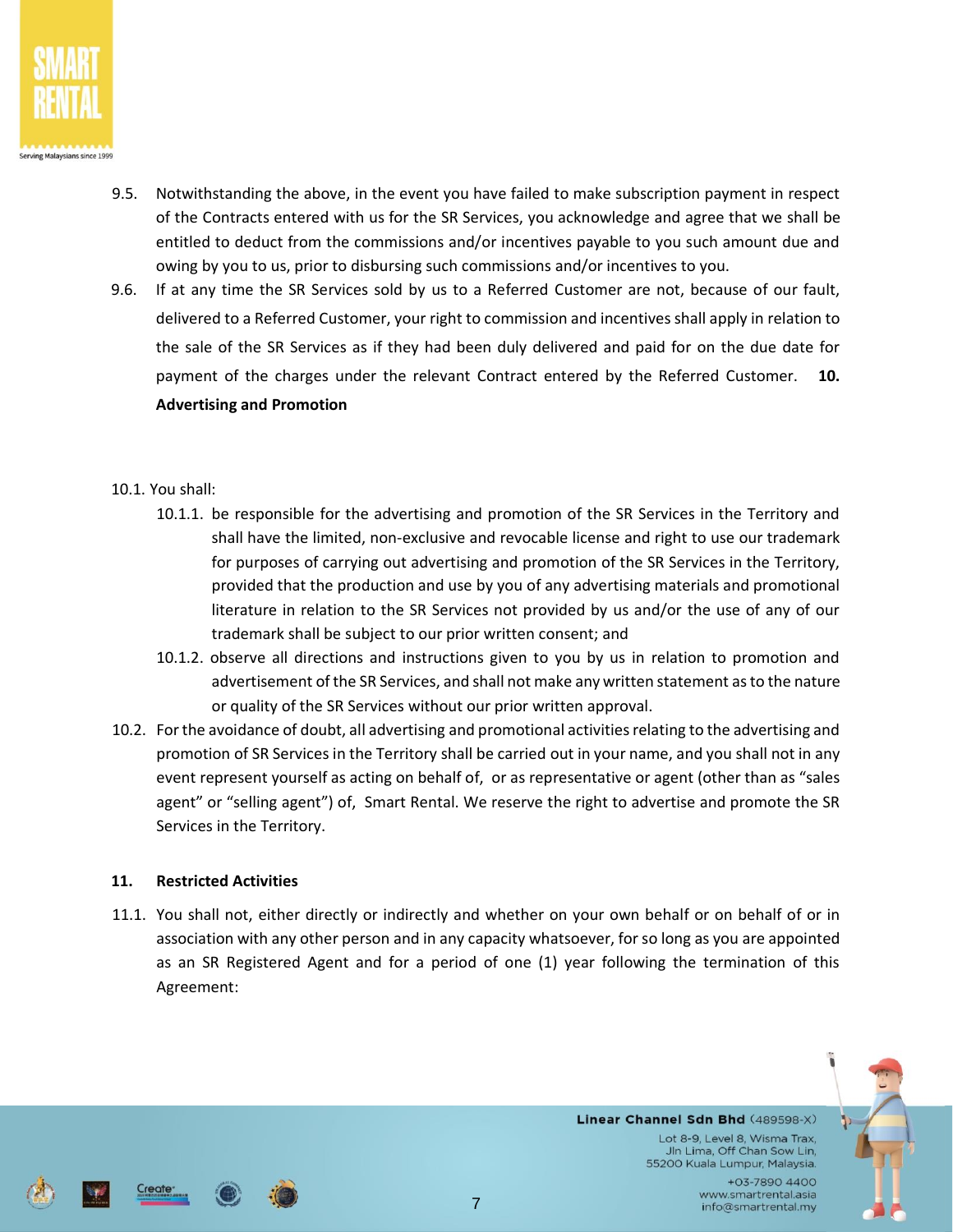

- 11.1.1. assist with technical advice any person engaged or about to be engaged in any business which is similar to or competing with the business of Smart Rental engage, be employed, concerned or interested in carrying on in competition with Smart Rental any business which is similar to or competing with the business of Smart Rental or any new areas of business that Smart Rental moves into in the respective territory where Smart Rental operates or carries out its business;
- 11.1.2. seek to, in competition with the business of Smart Rental (i) procure orders from; (ii) do business with; or (iii) procure directly or indirectly any other person to procure orders from or do business with, any person who is or has been a customer of Smart Rental; and/or
- 11.1.3. canvass, solicit the custom of or endeavour to the entice away from Smart Rental any person which is a customer or in the habit of dealing with Smart Rental.
- 11.2. Each and every obligation under Clauses 11.1.1 to 11.1.3 shall be treated as a separate obligation and shall be severally enforceable as such. In the event of any obligation or obligations being or becoming unenforceable in whole or in part such part or parts as are unenforceable shall be deleted from this Clause 11 and any such deletion shall not affect the enforceability of all such parts of this Clause 11 as remain not so deleted.
- 11.3. While you acknowledge that the restrictions contained in Clause 11.1 are reasonable in all the circumstances it is recognised that restrictions of the nature in question may fail for technical reasons unforeseen and accordingly, it is hereby agreed and declared that if any of such restrictions shall be adjudged to be void as going beyond what is reasonable in all the circumstances for the protection of the interests of Smart Rental but would be valid if part of the wording thereof were deleted or the periods thereof reduced or the range of activities or area dealt with thereby reduced in scope, the said restriction shall apply with such modifications as may be necessary to make it valid and effective.

# **12. Smart Rental's Intellectual Property**

12.1. For purposes of this Clause, "**Intellectual Property**" shall mean patents, utility models, rights to inventions, copyright and neighbouring and related rights, trademarks and service marks, business names and domain names, rights in get-up and trade dress, goodwill and the right to sue for passing off or unfair competition, rights in designs, database rights, rights to use, and protect the confidentiality of, confidential information (including know-how and trade secrets), and all other intellectual property rights owned or used by us, in each case whether registered or unregistered and including all applications and rights to apply for and be granted, renewals or extensions of, and rights to claim priority from, such rights and all similar or equivalent rights or forms of protection which subsist or will subsist now or in the future in any part of the world.





Lot 8-9, Level 8, Wisma Trax, Jln Lima, Off Chan Sow Lin, 55200 Kuala Lumpur, Malaysia.

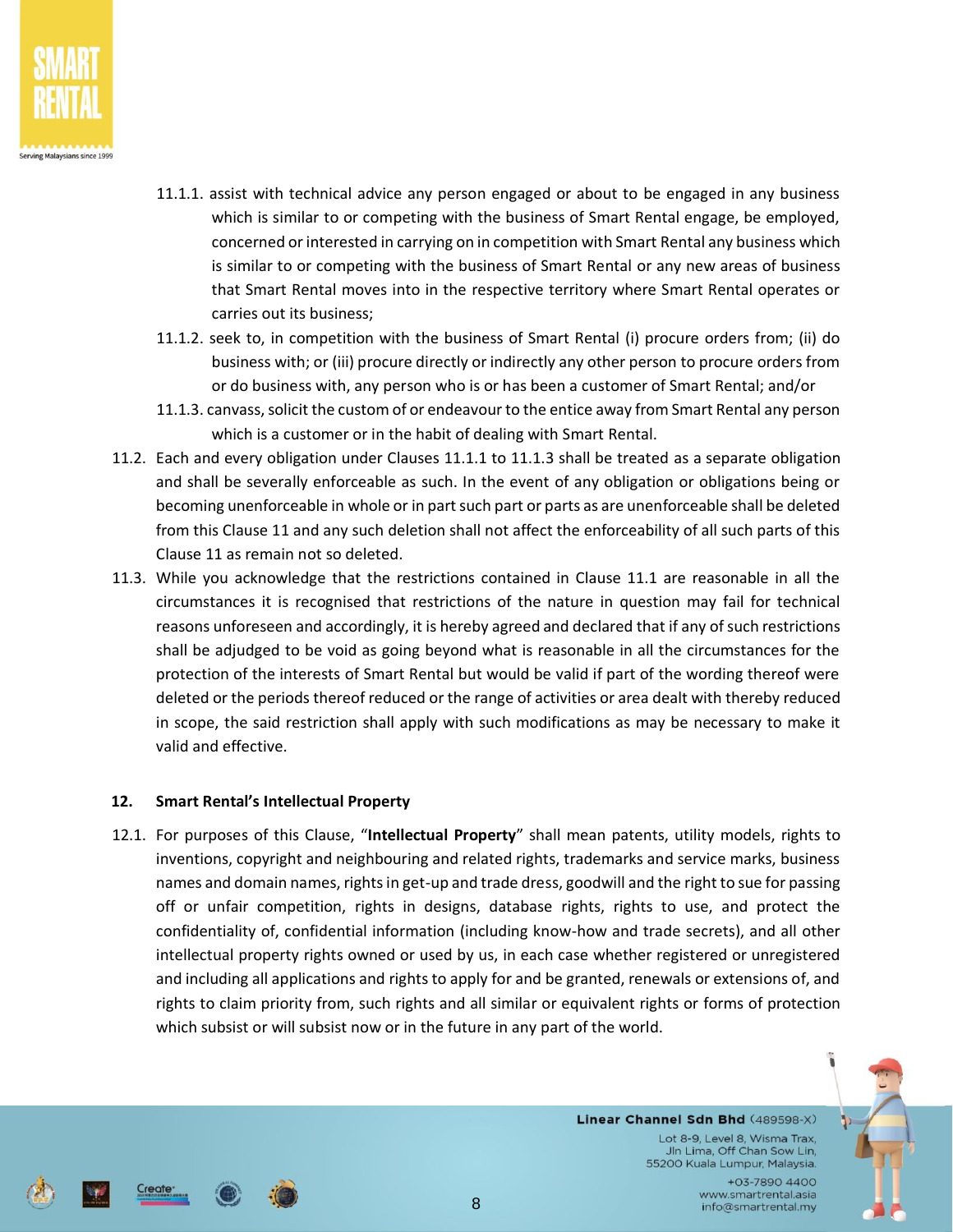

- 12.2. You acknowledge that our rights to the Intellectual Property used in connection with the SR Services and our business and the goodwill connected with that ("**SR Intellectual Property**") are our property.
- 12.3. You understand and accept that:
	- 12.3.1. you are permitted to use the SR Intellectual Property only for the purposes of and during the term of this Agreement and only as authorised by us in this Agreement or otherwise in writing;
	- 12.3.2. other than to that extent, you have and shall have no right to use or to allow others to use the SR Intellectual Property or any part of it. You shall not seek to register any SR Intellectual Property on our behalf without our express written consent;
	- 12.3.3. you shall not use any trademarks, trade names or get-up which resemble our trademarks, trade names or get-up and which would therefore be likely to confuse or mislead the public or any section of the public;
	- 12.3.4. you shall not do or omit to do, or authorise any third party to do or to omit to do, anything which could invalidate or be inconsistent with the SR Intellectual Property; and
	- 12.3.5. you shall make a statement in any advertising material and promotional literature produced by you in connection with the promotion of the SR Services as to the ownership of any relevant SR Intellectual Property used or referred to therein.
- 12.4. You shall notify us of:
	- 12.4.1. any actual, threatened or suspected infringement in the Territory of any SR Intellectual Property of which you become aware; and
	- 12.4.2. any claim by any third party of which you become aware that the supply or advertising of the SR Services in the Territory infringes any rights of any other person.
	- 12.5. You shall, at our request and expense, take all steps during the term of this Agreement that we may reasonably require to assist us in maintaining the SR Intellectual Property as valid and effective, or to take or defend any court or other dispute proceedings concerning intellectual property matters.

# **13. Duration and Termination**

- 13.1. This Agreement shall become effective upon your electronic acceptance of this Agreement and shall continue to be in full force and effect until and unless terminated earlier in accordance with this Agreement.
- 13.2. Without affecting any other right or remedy available to us, we may terminate this Agreement with immediate effect by giving you a written notice if:
	- 13.2.1. you commit a breach of any term of this agreement which breach is irremediable or (if that breach is remediable) fails to remedy that breach within a period of fourteen (14) days after being notified in writing to do so;



Linear Channel Sdn Bhd (489598-X)

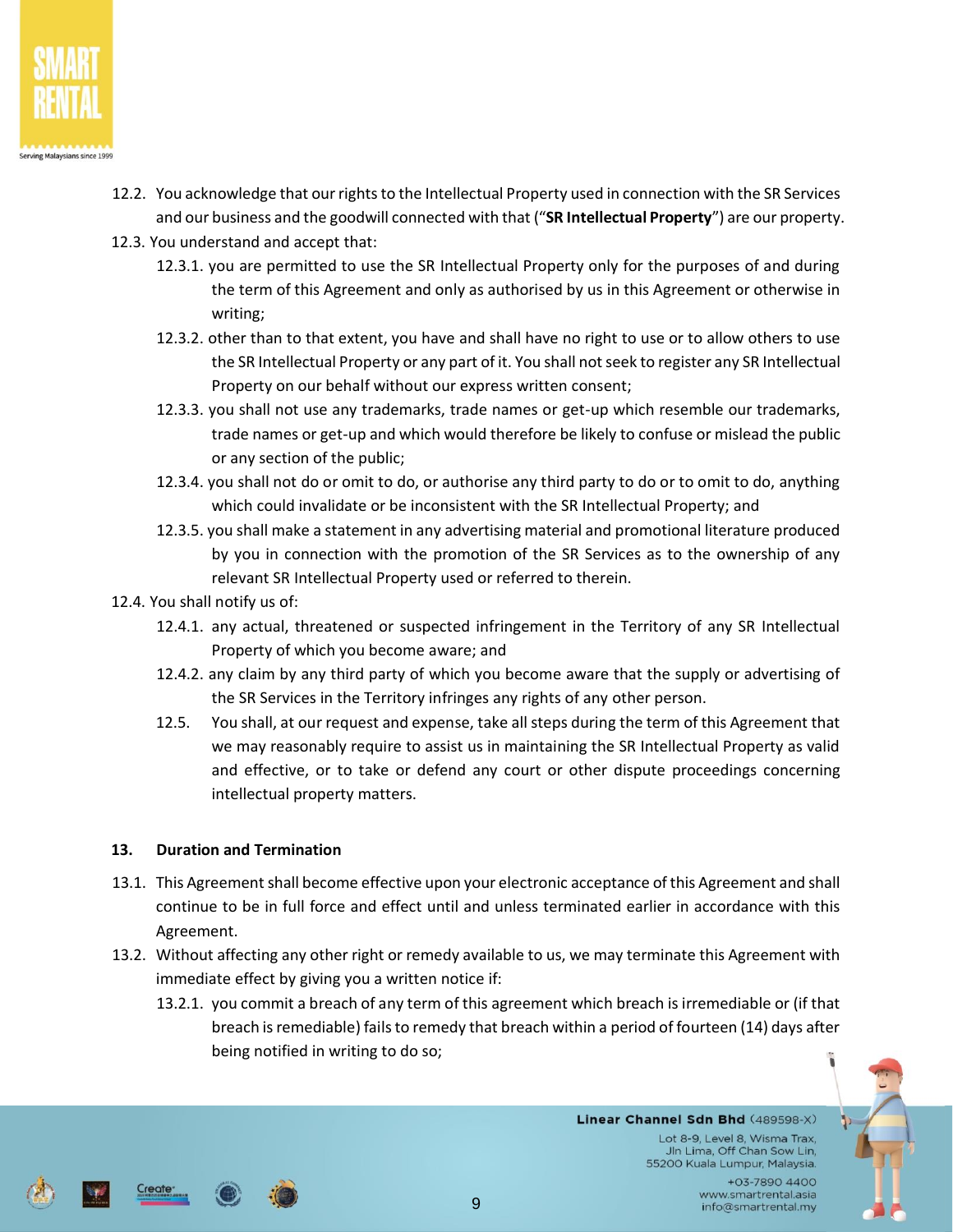

- 13.2.2. you repeatedly breach any of the terms of this Agreement in such a manner as to reasonably justify the opinion that your conduct is inconsistent with you having the intention or ability to give effect to the terms of this Agreement;
- 13.2.3. a petition is filed, a notice is given, a resolution is passed, or an order is made, for or in connection with your winding up (being a company) other than for the sole purpose of a scheme for a solvent amalgamation with one or more other companies or the solvent reconstruction;
- 13.2.4. you (being an individual) are the subject of a bankruptcy petition or order;
- 13.2.5. you suspend or cease, or threaten to suspend or cease, carrying on all or a substantial part of the Services or your obligations under this Agreement; or
- 13.2.6. we cease to supply the SR Services.
- 13.3. Notwithstanding and without prejudice to Clause 13.2.1 to 13.2.6, this Agreement may be terminated by mutual agreement between the parties, or by either party providing a one (1) month's written notice to the other party purporting to terminate this Agreement, upon which your access to the relevant portal on the Platform will be restricted, and you will be restricted from providing the Services (including if necessary, to delete or suspend your User Account with us).
- 13.4. For the avoidance of doubt, any suspension of your User Account for any reason does not amount to a termination of this Agreement and all provisions in this Agreement shall remain enforceable by and against the parties.

#### **14. Consequences of Termination**

- 14.1. The parties shall have no further obligations or rights under this Agreement after termination or expiry of this Agreement. Nevertheless, termination of this Agreement shall not affect any rights, remedies, obligations or liabilities of the parties that have accrued up to the date of termination of this Agreement, including the right to claim damages for any breach of the Agreement which existed at or before the date of termination.
- 14.2. On termination of this agreement:
	- 14.2.1. you shall cease to promote, market, advertise or sell the SR Services;
	- 14.2.2. you shall immediately cease to describe yourself as our SR Registered Agent and cease to use any of the SR Intellectual Property;
	- 14.2.3. you shall at your own expense within fourteen (14) days return to us all advertising, promotional or sales material relating to the SR Services then in your possession, or otherwise dispose of the same as we may instruct; and
	- 14.2.4. you shall have no claim against us for indemnification or compensation, whether for loss of income, loss of agency rights, loss of goodwill or any analogous loss.



Linear Channel Sdn Bhd (489598-X)

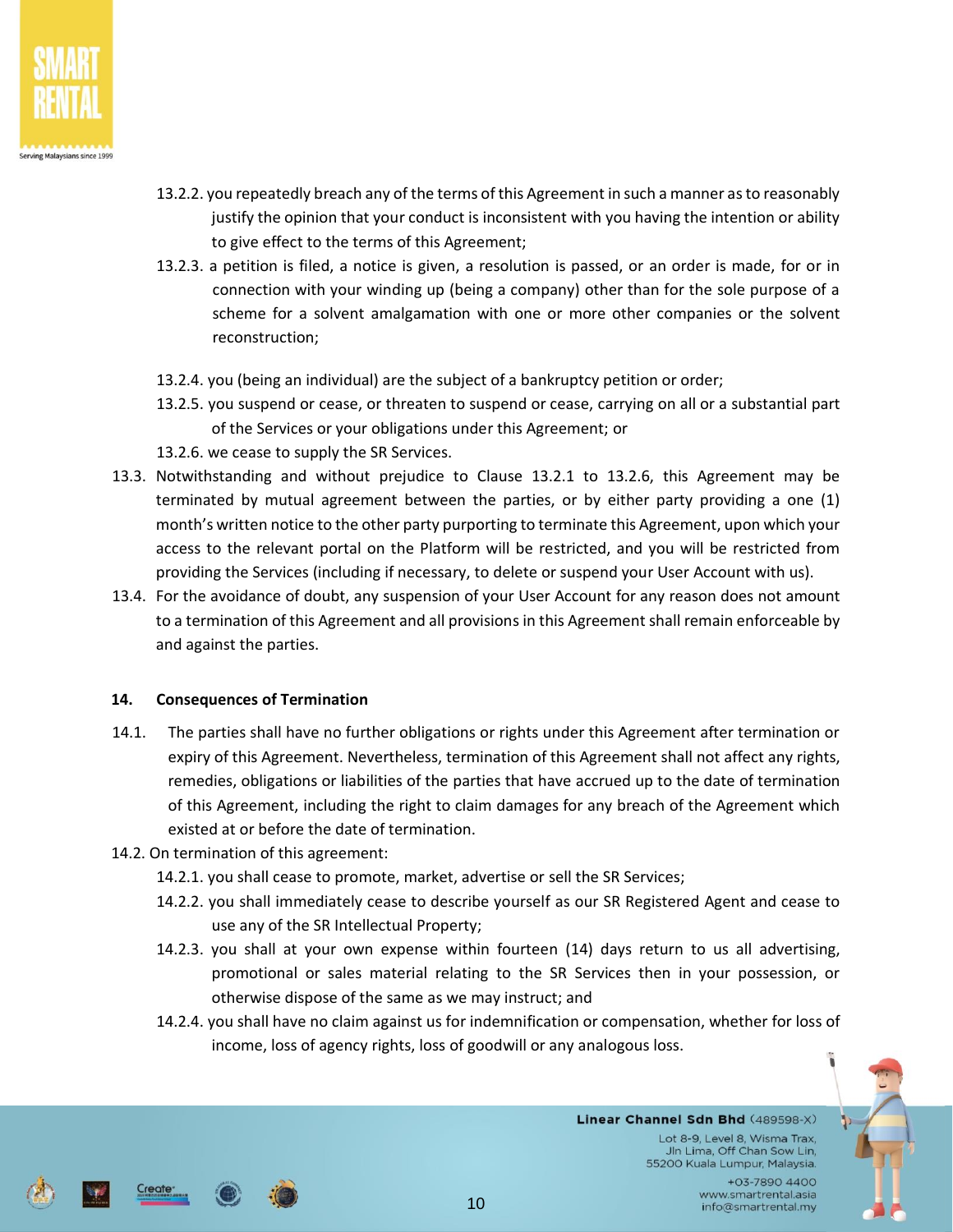

- 14.3. On termination of this Agreement, the provisions of Clause 9 shall continue in force in relation to all sales of the SR Services where the sale has been concluded before the date of termination.
- 14.4. On termination of this Agreement, Clauses 11, 12.2, 12.3 and 18 shall continue in force and survive the termination of this Agreement.

### **15. Breaches by Sales Agent**

If you breach any of the terms of this Agreement, or if we have reasonable grounds to believe that you are in breach of any of the terms of this Agreement, we shall have the right to take such disciplinary actions as we deems appropriate, including without limitation: (i) suspending or terminating your User Account and any and all accounts determined to be related to such User Account in our sole discretion without liability for any losses or damages arising out of or in connection with such suspension or termination; (ii) cancel any transactions associated with your User Account and user ID (iii) temporarily withhold any commissions and/or incentives and/or (iv) any other corrective actions, discipline or penalties as we may deem necessary or appropriate in our sole and absolute discretion.

#### **16. Limitation of Liability**

- 16.1. Nothing in this Agreement shall limit or exclude the liability of either party for:
	- 16.1.1. fraud or fraudulent misrepresentation; or
	- 16.1.2. any matter for which it would be unlawful to exclude or restrict liability.
- 16.2. Neither party shall under any circumstances whatever be liable to the other, whether in contract, tort (including negligence), breach of statutory duty, or otherwise, for any loss arising out of the lawful termination of this Agreement or any loss that is an indirect or secondary consequence of any act or omission of the party in question.
- 16.3. Neither party may benefit from the limitations and exclusions set out in this Clause in respect of any liability arising from his deliberate default.

#### **17. Indemnity**

You agree to indemnify, defend and hold harmless and keep indemnified, defended and held harmless Smart Rental and its licensors, officers, partners, directors, employees, agents, affiliates, successors and assigns from and against any and all losses, damages, liabilities, deficiencies, claims, actions, judgments, settlements, interest, awards, penalties, fines, costs, or expenses of whatever kind, including reasonable advocates and solicitors' fees, arising from or relating to any negligence, misconduct or breach by you or your employees or agents in performing your obligations under this Agreement.



Linear Channel Sdn Bhd (489598-X) Lot 8-9, Level 8, Wisma Trax,

info@smartrental.my

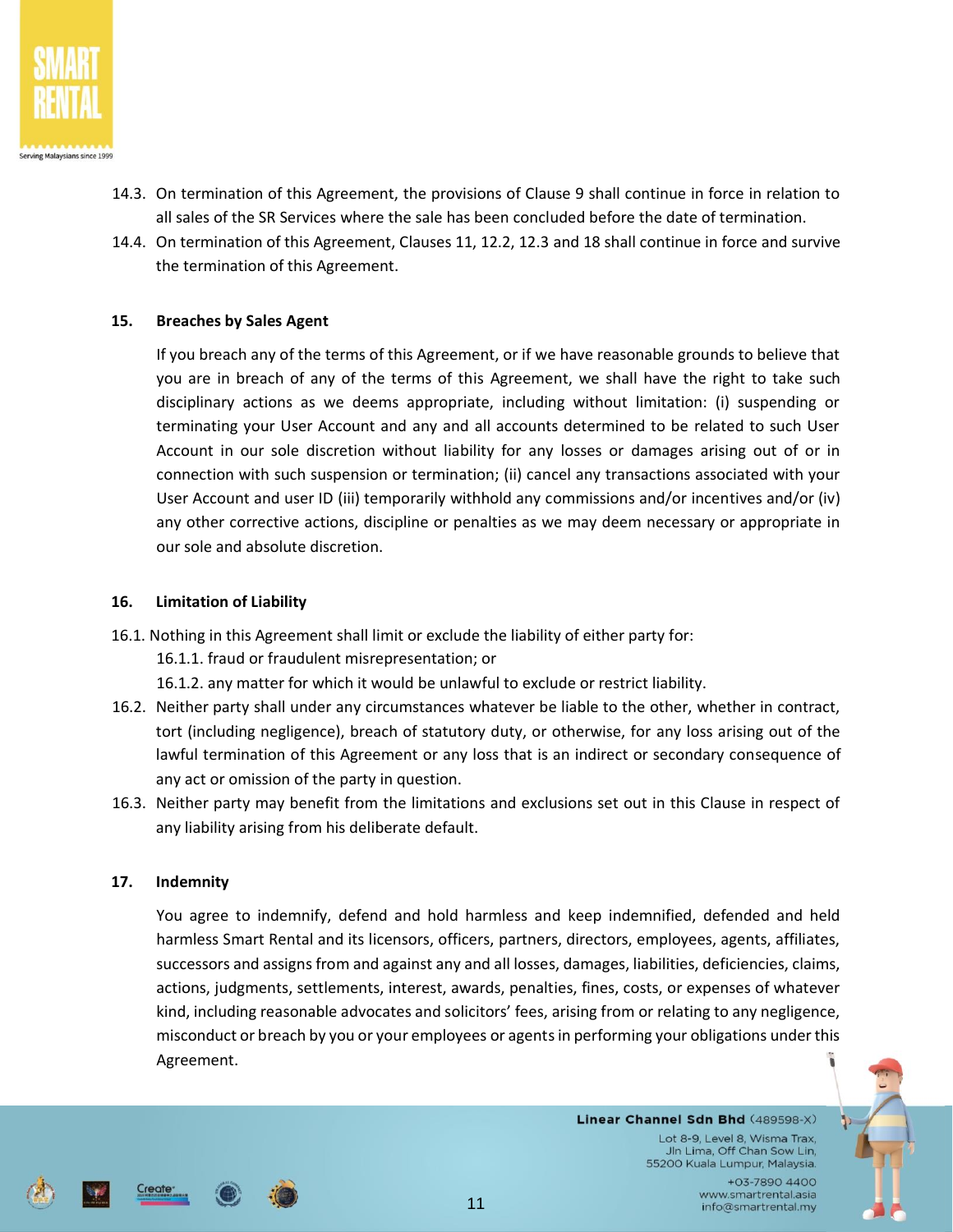

#### **18. Confidential Information**

- 18.1. You acknowledge and agree that you may have access to or may be exposed to, directly or indirectly, Confidential Information concerning the business, affairs, customers, clients or suppliers of Smart Rental.
- 18.2. "**Confidential Information**" means any confidential, proprietary or other non-public information disclosed by or on behalf of Smart Rental to you, whether disclosed verbally, in writing, or by inspection of tangible objects, and includes anything which we designate as being proprietary or confidential or of which you should reasonably know that it should be treated as confidential.
- 18.3. You, as the recipient of such Confidential Information, acknowledge and agree that: (a) all Confidential Information shall remain the exclusive property of Smart Rental; (b) you shall not use Confidential Information for any purpose except in furtherance of or to exercise your rights and perform your obligations under or in connection with this Agreement; (c) you shall not disclose the Confidential Information to any third party except as may be required by law, or the disclosure is to be made to a court of competent jurisdiction or any governmental or regulatory authority, provided that prior to such disclosure you shall consult with us to limit the disclosure; and (d) you shall return or destroy all Confidential Information upon the termination of this Agreement or at our request.

#### **19. Privacy and Personal Data**

19.1. You acknowledge that we may disclose Personal Data of customers and other individuals to you in the course of your performance of the Services. You represent, warrant and agree that you shall use, disclose, store, retain or otherwise process Personal Data of other individuals disclosed to you solely for the purpose of performing your duties and obligations under this Agreement. You shall maintain the accuracy and integrity of any Personal Data provided to you by us and in your possession, custody or control. "**Personal Data**" means personal data as defined in the Personal Data Protection Act 2010, Malaysia.

19.2. You agree and consent to Smart Rental using and processing your personal information as set out in our Privacy Policy at [https://smartrental.my/privacy-policy/,](https://www.hungry2u.com/web/index.html#/privacypolicy) as amended from time to time.

#### **20. General**

20.1. **Force Majeure.**



Linear Channel Sdn Bhd (489598-X)

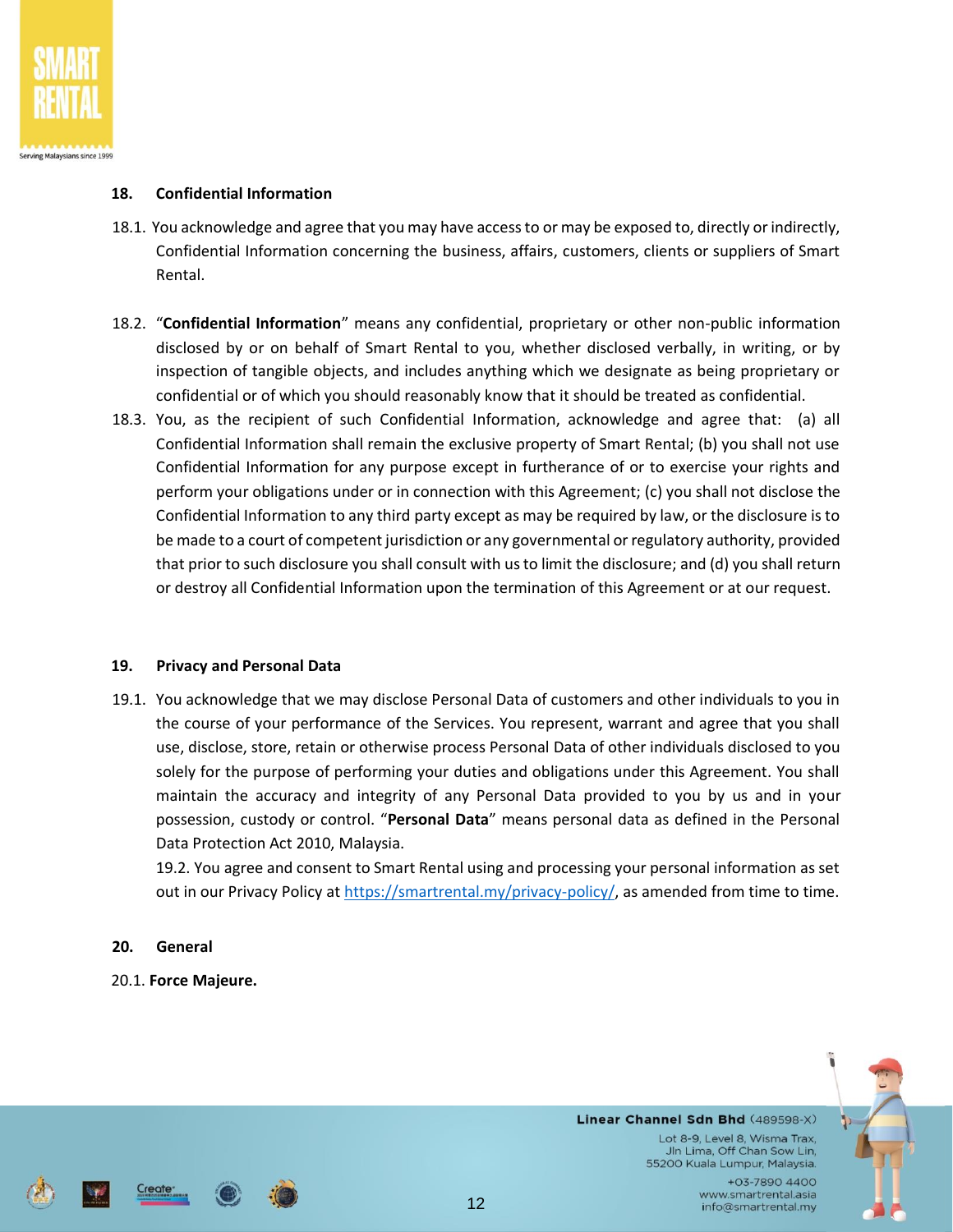

- 20.1.1. You acknowledge and agree that we have no control over the availability of the Platform on a continuous or uninterrupted basis, and that we assume no liability to you or any other party with regard thereto. We are not responsible or liable for failure or delay of performance caused by act of war, hostility, or sabotage; act of God; act of governmental authority; electrical, internet or telecommunication shortage or outage; interruption or failure of telecommunication or digital transmission links; ransomware attacks; hostile network attacks; network congestion; national, state, or local government restrictions or intervention; pandemic, epidemic, diseases, medical outbreak or any other event that is beyond our reasonable control, whether foreseeable or not ("**Force Majeure Event**").
- 20.1.2. Where the access to the Platform are interrupted or we are unable to perform the services offered on the Platform for a continuous period of more than twenty-one (21) calendar days by reason of a Force Majeure Event, either party shall have the right to terminate this Agreement.
- 20.2. **Assignment.** You may not assign, transfer or sub-contract any of your rights and obligations under this Agreement to any other person without our prior written consent. We may assign, transfer or sub-contract all or any of our rights and obligations under this Agreement at any time without your consent to:

20.2.1. our subsidiary or related/affiliated company;

20.2.2. an acquirer of our equity, business or assets; or

20.2.3. a successor by merger.

- 20.3. **Invalidity and Severability.** If any provision of this Agreement is found by any court or administrative body or competent jurisdiction to be, illegal, void, invalid, prohibited or unenforceable then:
	- 20.3.1. such provision shall be ineffective to the extent of such illegality, voidness, invalidity, prohibition or unenforceability;
	- 20.3.2. the remaining provisions of this Agreement shall remain in full force and effect; and
	- 20.3.3. the parties shall use their respective best endeavours to negotiate and agree a substitute provision which is valid and enforceable and achieves to the greatest extent possible of the economic, legal and commercial objectives of such illegal,

void, invalid, prohibited or unenforceable term, condition, stipulation, provision, covenant or undertaking.



Linear Channel Sdn Bhd (489598-X)

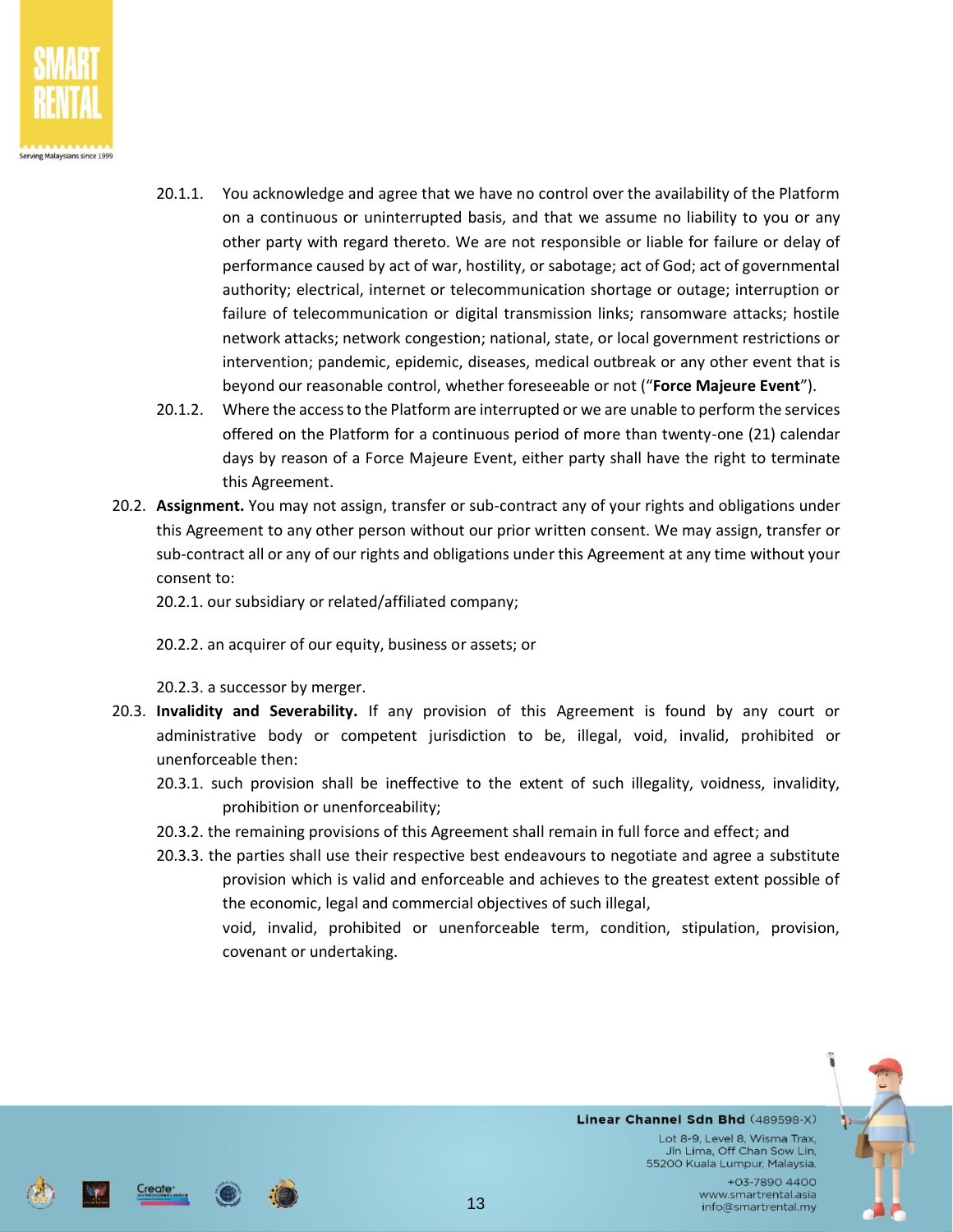

- 20.4. **Waiver.** If a party waives any right under this Agreement, it must be done in writing. No failure to exercise, and no delay in exercising, on the part of either party, any right or any power hereunder shall operate as a waiver thereof, nor shall any single or partial exercise of any right or power hereunder preclude further exercise of that or any other right hereunder. A waiver of a breach of a term in this Agreement does not operate as a waiver of another breach of the same term or any other term in this Agreement.
- 20.5. **Equitable Remedies.** You acknowledge that the rights granted, and obligations made under this Agreement to us are of a unique and irreplaceable nature, the loss of which shall irreparably harm us, and which cannot be replaced by monetary damages alone. As such, we shall be entitled to injunctive or other equitable relief (without the obligations of posting any bond or surety or proof of damages) in the event of any breach or anticipatory breach by you.
- 20.6. **Disputes.** In the event of any dispute which arises in relation to this Agreement, the parties shall negotiate in good faith to attempt to resolve the dispute amicably and promptly. If the parties fail to resolve the dispute within thirty (30) days of either party giving a notice to the other party to resolve the dispute, the dispute shall be resolved in accordance with Clause 20.7.
- 20.7. **Governing Law and Jurisdiction.** This Agreement is governed by, and construed in accordance with, the laws of Malaysia. The courts of Malaysia are to have exclusive jurisdiction to settle any disputes which may arise out of or in connection with this Agreement.
- 20.8. **Entire Agreement.** This Agreement, our Website Terms of Use, Privacy Policy and other agreements, policies and rules posted on the Platforms constitute the entire agreement between you and Smart Rental and supersede all prior or contemporaneous understanding and agreements, whether written or oral. This Agreement creates no third party beneficiary rights.
- 20.9. **Electronic Communication.** For contractual purposes, you consent:
	- 20.9.1. to receiving communications from us in an electronic form via the last email address you have submitted to us; and
	- 20.9.2. that any terms and conditions, agreements, policies, notices, disclosures and other communications that we provide to you electronically satisfy any legal requirement that such communications would satisfy if they were in writing.

Notice will be deemed given twenty-four (24) hours after:

20.9.3. the e-mail is sent to the last email address that you have provided to us; or

20.9.4. the notice is posted on the Platform.

For the purposes of this Agreement, any notice sent to us shall be sent by way of email to info@smartrental.my, the notice of which will be deemed given twenty-four (24) hours after the email is sent to our email address as stated in this Clause 20.9.



Linear Channel Sdn Bhd (489598-X)

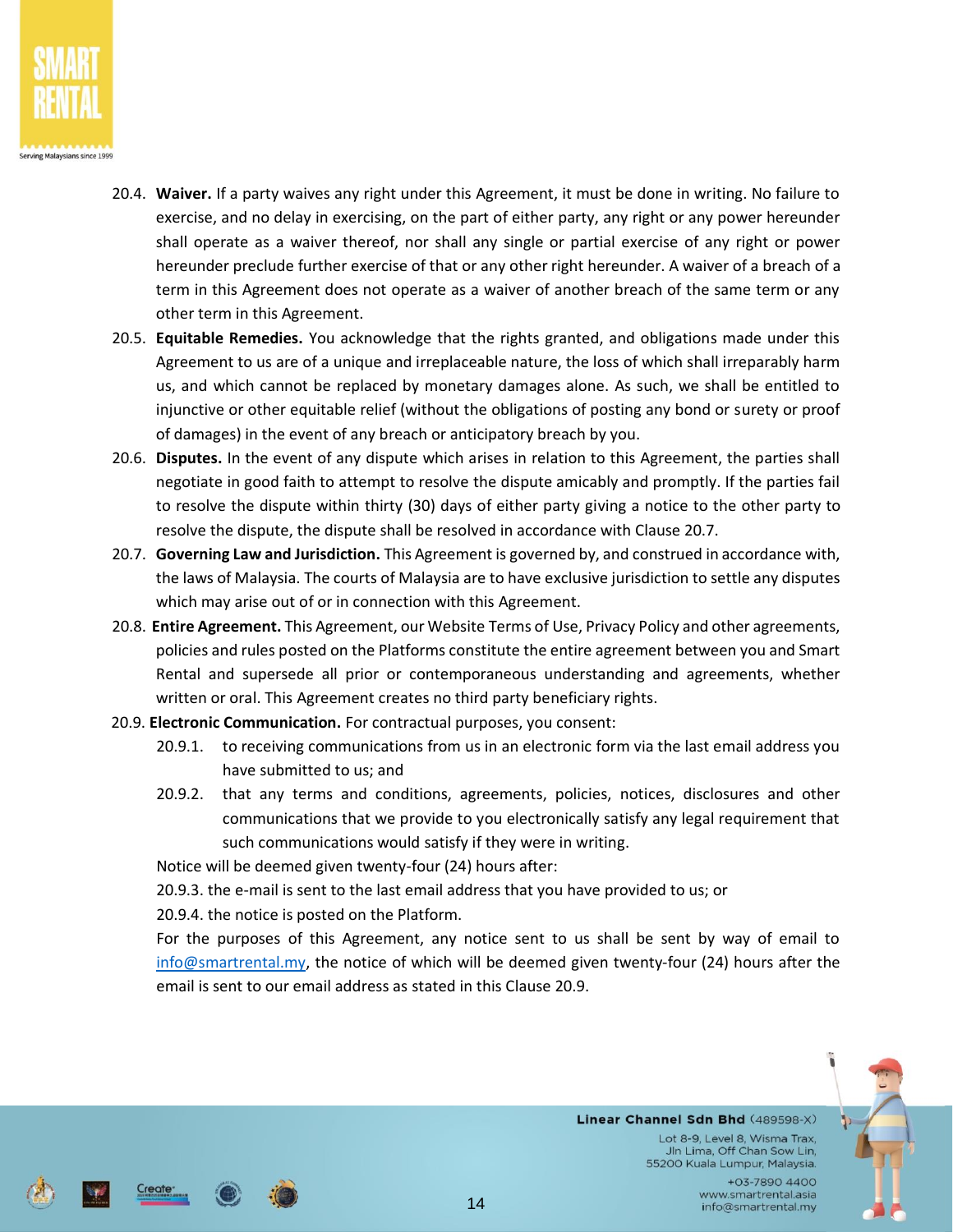

# **21. Copyright and Trademark Information**

Copyright © 2022 Smart Rental. All trademarks, logos and service marks ("**Marks**") displayed on the Platforms are our property or the property of other third parties. Save and except where expressly permitted in this Agreement, you are not permitted to use these Marks without our prior written consent or the consent of such third party which may own the Marks.



#### Linear Channel Sdn Bhd (489598-X)

Lot 8-9, Level 8, Wisma Trax, Jln Lima, Off Chan Sow Lin, 55200 Kuala Lumpur, Malaysia.



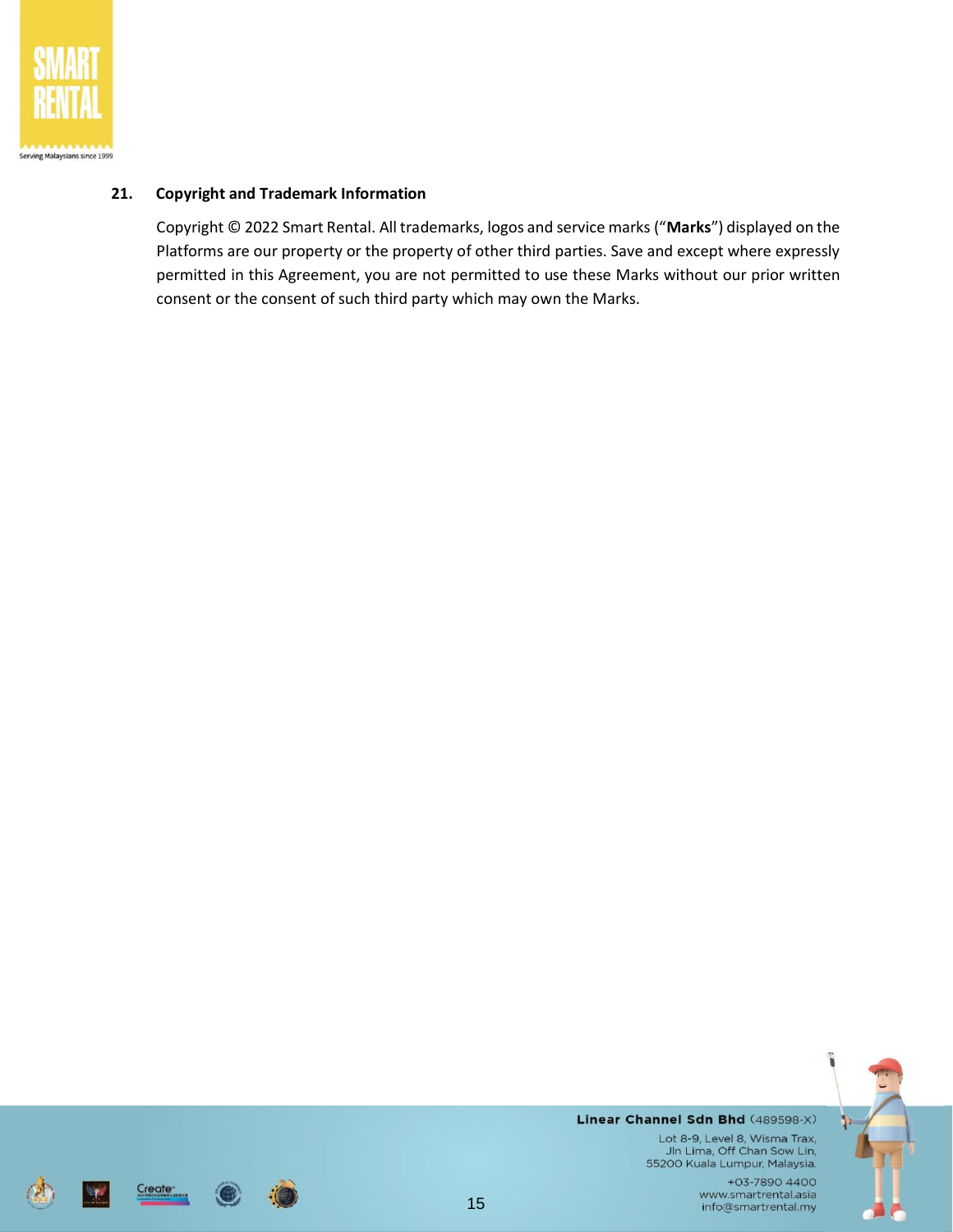

# **Appendix A**

### **Individual Sales Commission Structure**

(Note: Applicable for all SR registered Agents)

Each sale of Contract to a Referred Customer will entitle the SR Registered Agent with one (1) month free rental of his/her own existing Contract with Smart Rental as his/her Commission. Eg:



# 01

# **Sales Commission: 1 Month Rental**

Rented out a RM87/month SR plan, Get RM87 instantly.

| Package Price<br>24months) | RM87/month               | RM118/month              |  |
|----------------------------|--------------------------|--------------------------|--|
| Rental 1 unit              | <b>Commission Earned</b> | <b>Commission Earned</b> |  |
|                            | <b>RM87</b>              | <b>RM118</b>             |  |
| 2                          | <b>RM174</b>             | RM236                    |  |
| 5                          | RM435                    | <b>RM590</b>             |  |
| $\overline{10}$            | <b>RM870</b>             | RM1,180                  |  |
| $\overline{20}$            | RM1,740                  | RM2,360                  |  |



Linear Channel Sdn Bhd (489598-X)

Lot 8-9, Level 8, Wisma Trax, Jln Lima, Off Chan Sow Lin, 55200 Kuala Lumpur, Malaysia.

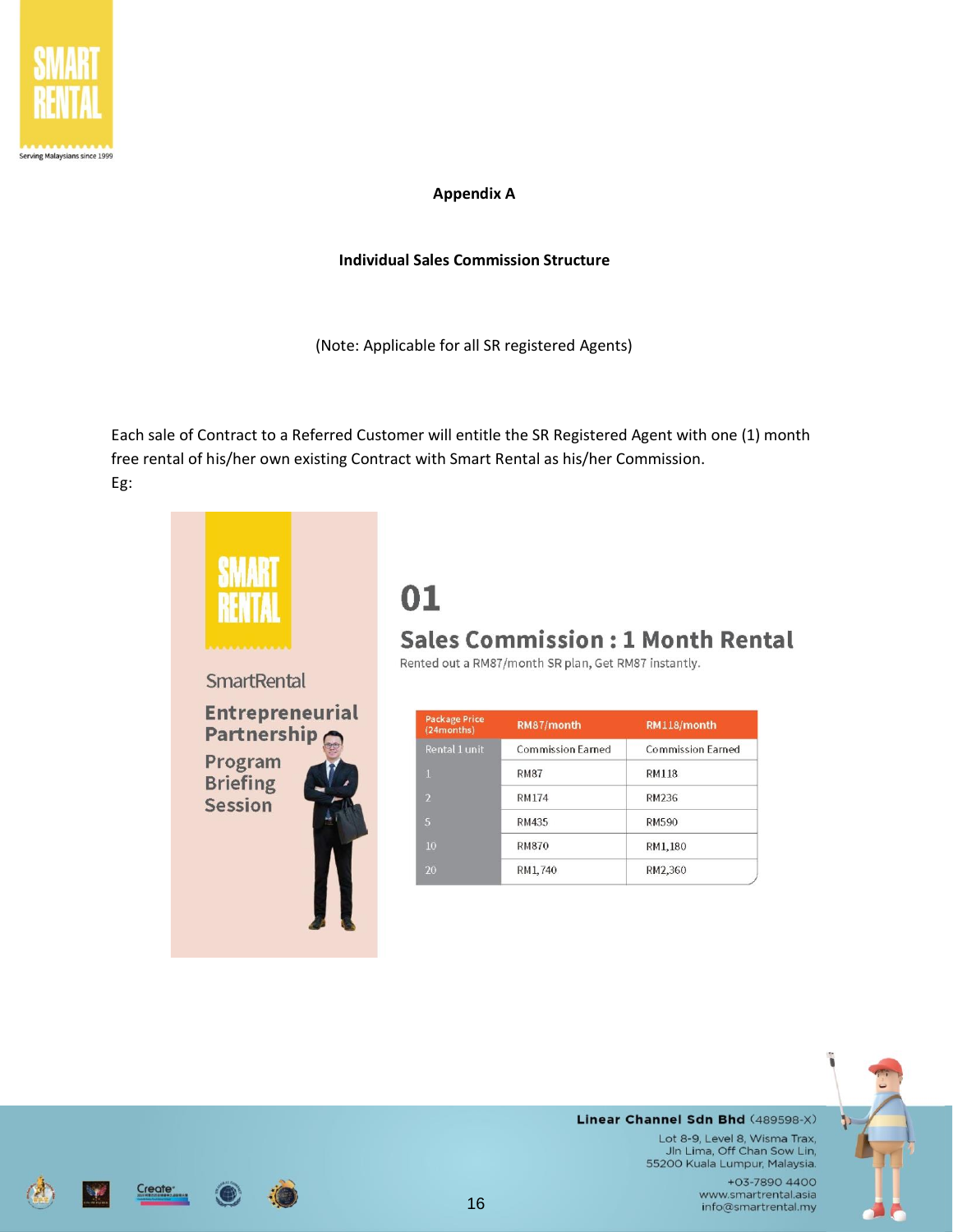

### **Appendix B**

#### **Monthly Target/ Monthly Target Incentive**

Each SR Registered Agent will be awarded with one (1) SRP for each sale of Contract to a Referred Customer. If the total number of SRP collected by the SR Registered Agent reaches Smart Rental's monthly targets, the SR Registered Agent will be entitled to the corresponding cash incentive, as shown in the table below:



# 02 **Monthly Target Incentive (Personal)**

Personal Sales Incentive Rental 1 unit = 1 SRP

SRP

| <b>Amount</b>                                      | <b>Example A</b>                                                                                                             | Ex                                                       |
|----------------------------------------------------|------------------------------------------------------------------------------------------------------------------------------|----------------------------------------------------------|
| <b>RM250</b><br><b>RM650</b><br>RM1,500<br>RM2,500 | 01<br>Sold 10 units/month<br>Sales Commission = RM870<br>02<br>Sold 10 units/month<br>Monthly Target Incentive<br>$=$ RM1500 | 01<br>Sold 5<br>Sales<br>02<br>Sold 5<br>Monti<br>$=$ RM |
| RM4,000<br>RM5,500<br>RM7,500<br>RM12,500          | 03<br>Total Income<br>$RM870 + RM1,500 =$<br><b>RM 2,370</b>                                                                 | 03<br>Total<br>RM4.3<br>RM                               |
| RM15,000                                           |                                                                                                                              |                                                          |

# ample B

50 units/month Commission = RM4,350 50 units/month hly Target Incentive 7,500

Income  $350 + RM7,500 =$ 

111,850

![](_page_16_Picture_12.jpeg)

#### Linear Channel Sdn Bhd (489598-X)

Lot 8-9, Level 8, Wisma Trax, Jln Lima, Off Chan Sow Lin, 55200 Kuala Lumpur, Malaysia.

![](_page_16_Picture_16.jpeg)

![](_page_16_Picture_18.jpeg)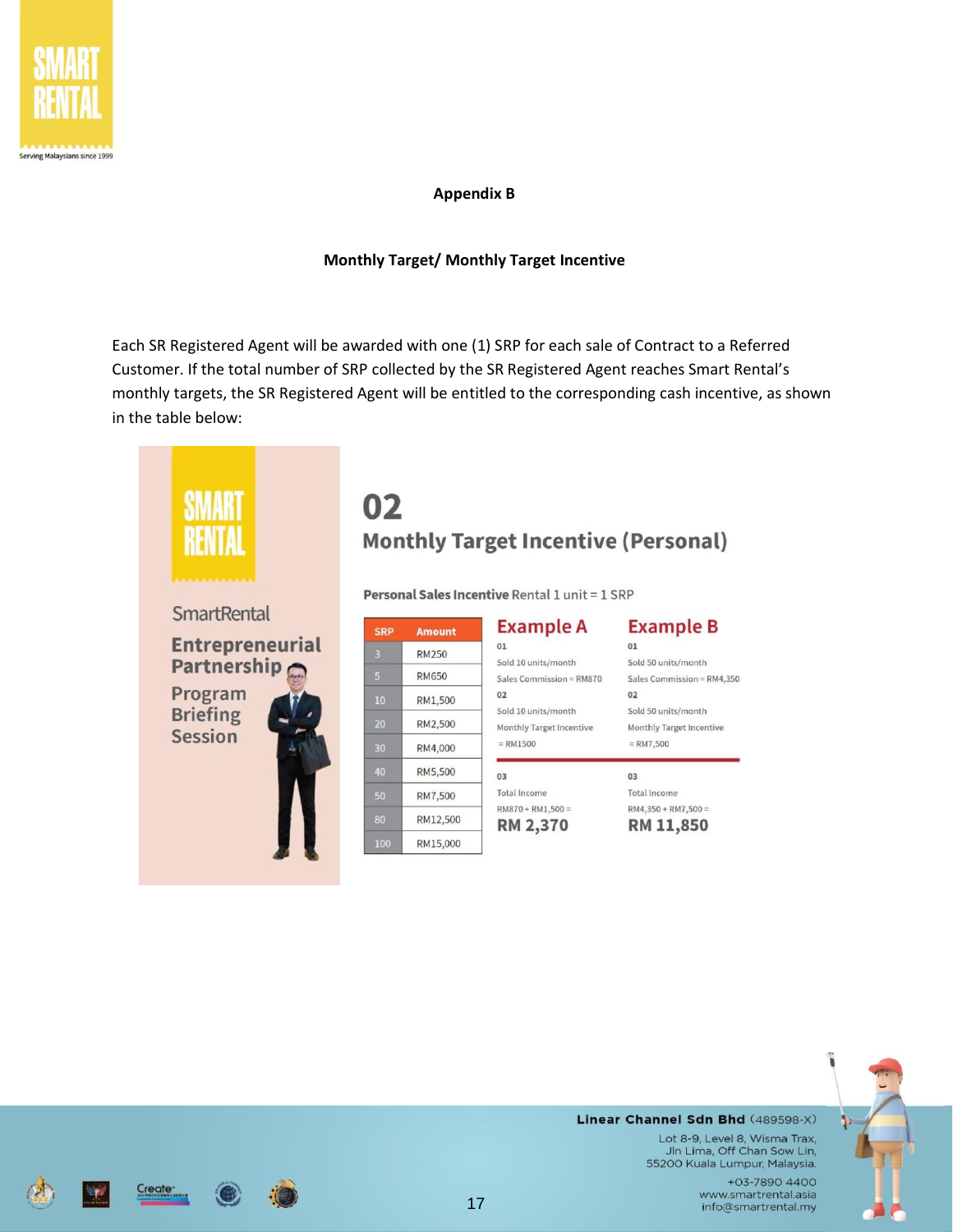![](_page_17_Picture_0.jpeg)

### **Appendix C**

#### **Group Sales Incentive**

Each SR Registered Agent will be awarded with 0.5 GSRP for each sale of Contract by his/her Downline Agent to the relevant Referred Customer. If the total number of GSRP collected by the SR Registered Agent reaches Smart Rental's monthly targets, the SR Registered Agent will be entitled to the corresponding cash incentive, as shown in the table below:

![](_page_17_Picture_4.jpeg)

# 03 **SmartRental Leader Program Pay Plan**

Group Sales Incentive Rental 1 unit = 0.5 GSRP

| <b>GSRP</b> | <b>Amount</b> |
|-------------|---------------|
| B           | RM250         |
| 5           | <b>RM650</b>  |
| 10          | RM1,500       |
| 20          | RM2,500       |
| 30          | RM4,000       |
| 40          | RM5,500       |
| 50          | RM7,500       |
| 80          | RM12,500      |
| 100         | RM15,000      |

#### **A Team Subscription Sales** 1 unit sold by your agent = 0.5 GSRP 10 unit sold by your agent = 5 GSRP

**Agents Under you:** 10 Agents, each of them sell 10 units

10 Agents X 10 Units X 0.5 GSRP  $= 50$  GSRP

**RM7,500** 

\*Each Agent have to sell 5 Units to be eligible for group sales incentive

![](_page_17_Picture_13.jpeg)

#### Linear Channel Sdn Bhd (489598-X)

Lot 8-9, Level 8, Wisma Trax, Jln Lima, Off Chan Sow Lin, 55200 Kuala Lumpur, Malaysia.

![](_page_17_Picture_17.jpeg)

![](_page_17_Picture_18.jpeg)